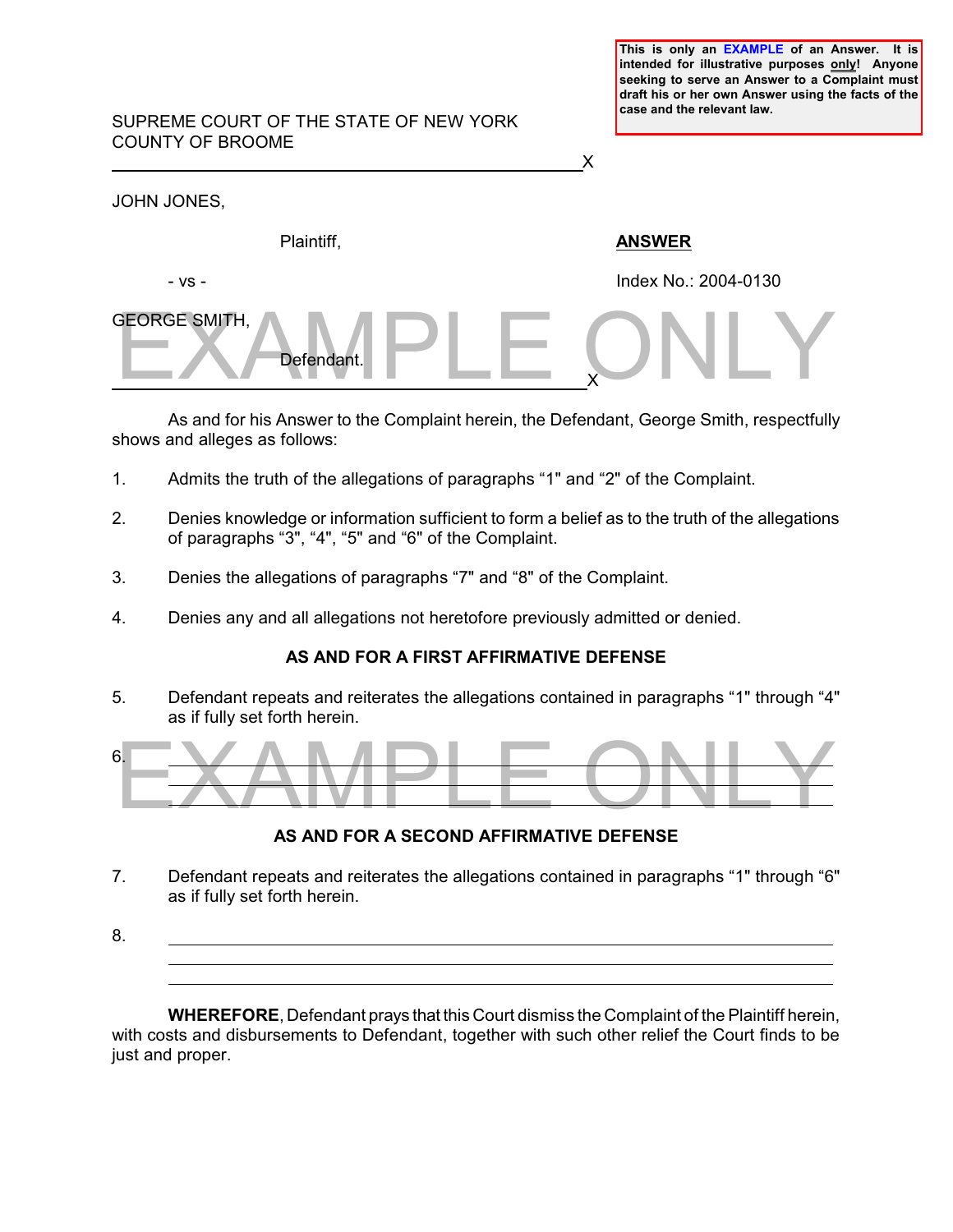Dated: February 6, 1997

George Smith signature

George Smith, Defendant 125 Main Street Binghamton, New York 13901 Phone #

### IPI E ONLY TO: John Jones, Plaintiff 32 Adams Street Vestal, New York 13850 -OR-

Plaintiff's Attorney Address City, State, Zip

# EXAMPLE ONLY